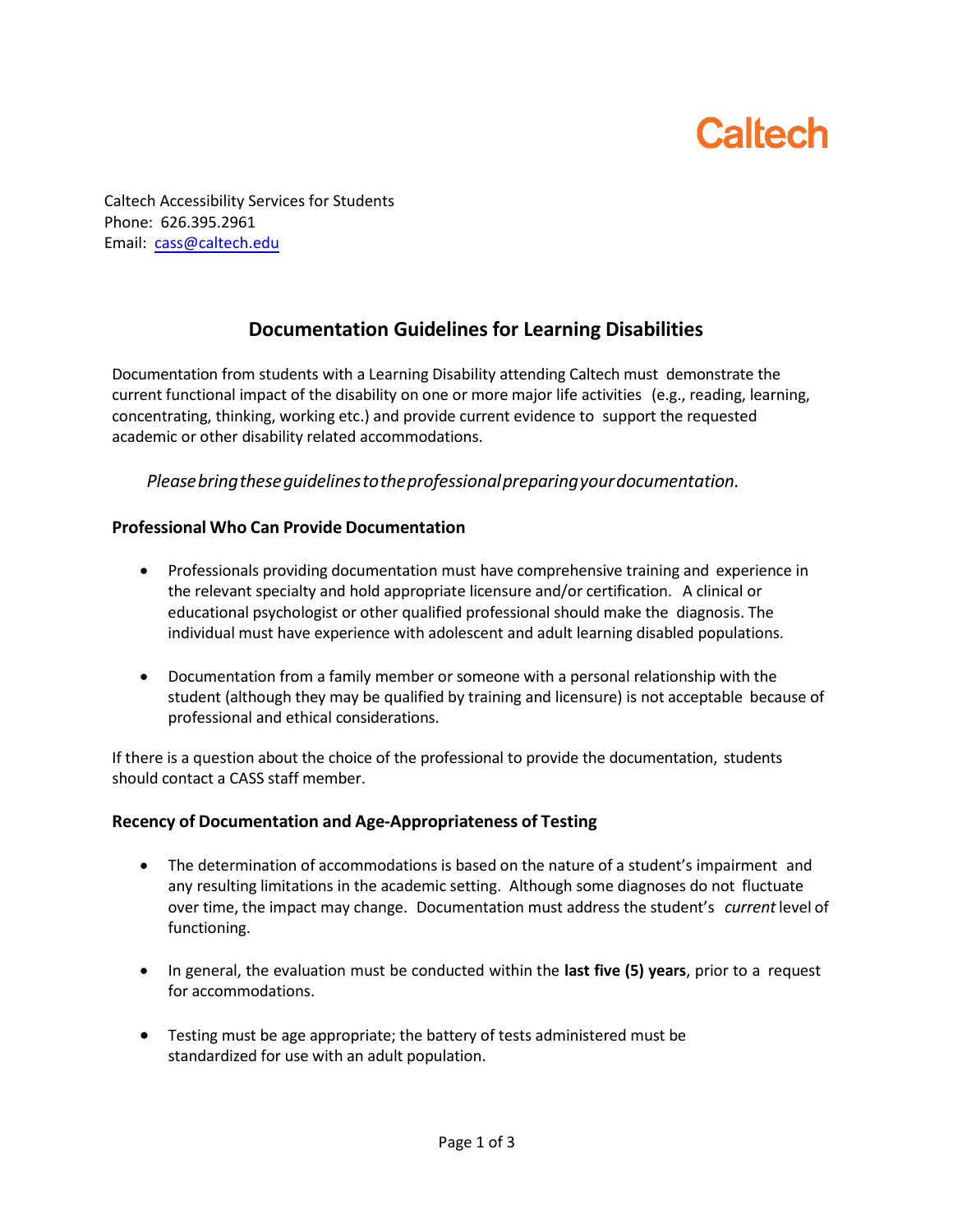#### **Contents of Documentation**

Documentation must be based on a comprehensive psychoeducational evaluation and clinical interview and include a narrative discussion of the following elements:

- 1) Written in English, typed on official letterhead with the title and credentials of the professional writing the report, dated, and signed;
- 2) Detailed background information:
	- o a description of the presenting problem(s);
	- o developmental history;
	- o relevant medical history;
	- o pertinent history of medication and *current* use which may impact the student's learning;
	- o educational history including results of previous testing, academic performance and prior use of accommodations;
	- o relevant family history, including primary language spoken;
	- o psychosocial history; and
	- o a discussion of any dual diagnoses or co-morbid conditions;
- 3) Description and list of standardized tests with all standard scores and/or percentiles provided for all normed measures;
- 4) Description of clinical observations of the student during the test administration;
- 5) Domains to be evaluated include:

Intellectual Ability (complete cognitive assessment with all subtest and index scores reported, including an evaluation of executive functioning;

Information Processing (visual and auditory perception processing and processing speed, short and long term memory (storage and retrieval), motor skills, etc.); and

Academic Achievement (current levels of functioning in reading sub-skills (e.g., decoding, word analysis, fluency and rate), reading comprehension, oral language and written expression, and mathematics (calculation, problem solving and reasoning);

6) Other datamay include *IndividualizedEducational Plan (IEP) or 504 Plans;* although these are helpful in providing historical evidence of service they are not by themselves adequate documentation. Non-standard measures and informal evaluation instruments may also be useful in determining performance across a variety of domains.